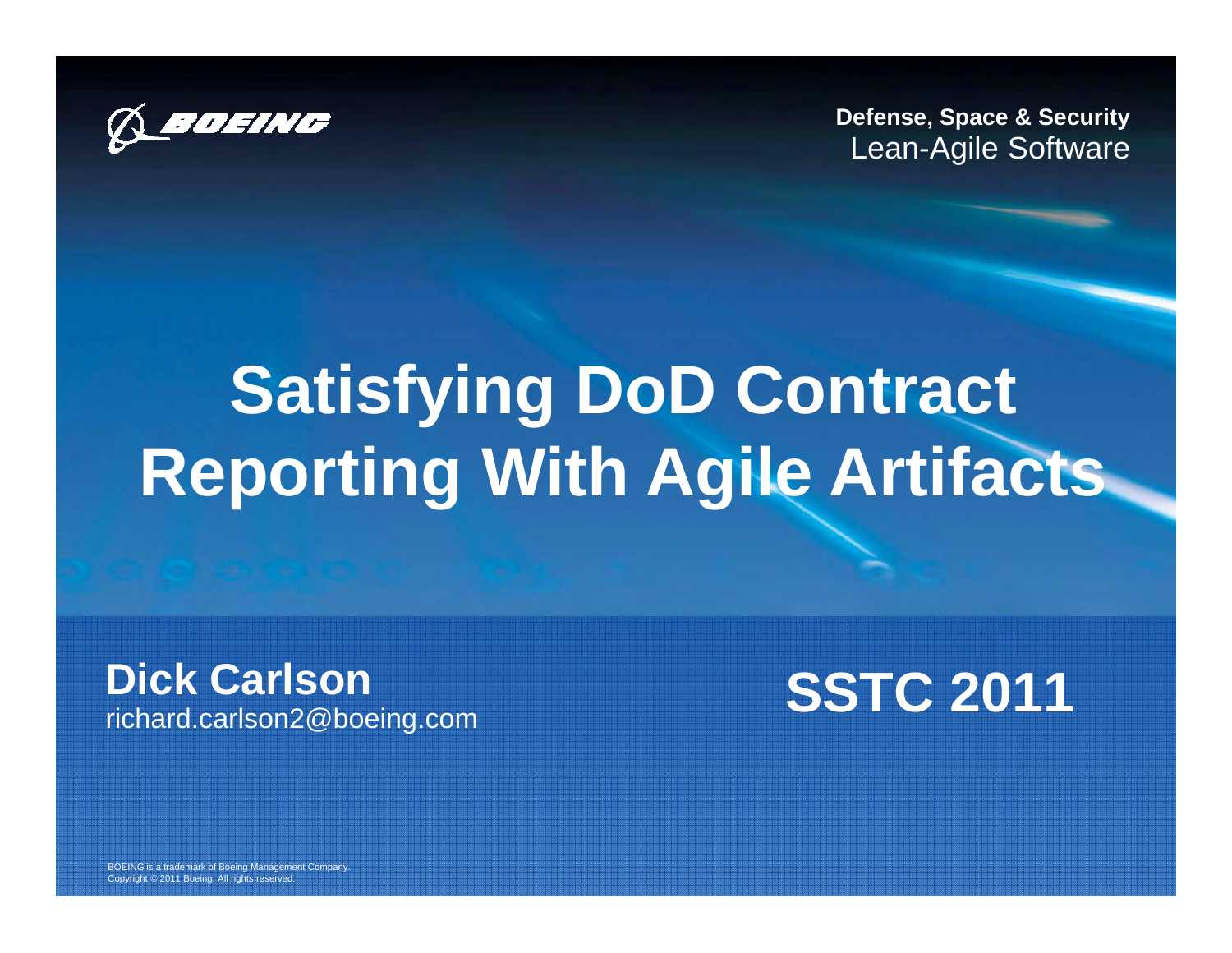| <b>Report Documentation Page</b>                                                                                                                                                                                                                                                                                                                                                                                                                                                                                                                                                                                                                                                                                                                                                                                                                                   |                             |                              |                                                   | Form Approved<br>OMB No. 0704-0188                  |                           |  |
|--------------------------------------------------------------------------------------------------------------------------------------------------------------------------------------------------------------------------------------------------------------------------------------------------------------------------------------------------------------------------------------------------------------------------------------------------------------------------------------------------------------------------------------------------------------------------------------------------------------------------------------------------------------------------------------------------------------------------------------------------------------------------------------------------------------------------------------------------------------------|-----------------------------|------------------------------|---------------------------------------------------|-----------------------------------------------------|---------------------------|--|
| Public reporting burden for the collection of information is estimated to average 1 hour per response, including the time for reviewing instructions, searching existing data sources, gathering and<br>maintaining the data needed, and completing and reviewing the collection of information. Send comments regarding this burden estimate or any other aspect of this collection of information,<br>including suggestions for reducing this burden, to Washington Headquarters Services, Directorate for Information Operations and Reports, 1215 Jefferson Davis Highway, Suite 1204, Arlington<br>VA 22202-4302. Respondents should be aware that notwithstanding any other provision of law, no person shall be subject to a penalty for failing to comply with a collection of information if it<br>does not display a currently valid OMB control number. |                             |                              |                                                   |                                                     |                           |  |
| 1. REPORT DATE<br>2. REPORT TYPE<br><b>MAY 2011</b>                                                                                                                                                                                                                                                                                                                                                                                                                                                                                                                                                                                                                                                                                                                                                                                                                |                             |                              |                                                   | <b>3. DATES COVERED</b><br>00-00-2011 to 00-00-2011 |                           |  |
| <b>4. TITLE AND SUBTITLE</b>                                                                                                                                                                                                                                                                                                                                                                                                                                                                                                                                                                                                                                                                                                                                                                                                                                       |                             |                              |                                                   | 5a. CONTRACT NUMBER                                 |                           |  |
| <b>Satisfying DoD Contract Reporting With Agile Artifacts</b>                                                                                                                                                                                                                                                                                                                                                                                                                                                                                                                                                                                                                                                                                                                                                                                                      |                             |                              |                                                   | <b>5b. GRANT NUMBER</b>                             |                           |  |
|                                                                                                                                                                                                                                                                                                                                                                                                                                                                                                                                                                                                                                                                                                                                                                                                                                                                    |                             |                              |                                                   | 5c. PROGRAM ELEMENT NUMBER                          |                           |  |
| 6. AUTHOR(S)                                                                                                                                                                                                                                                                                                                                                                                                                                                                                                                                                                                                                                                                                                                                                                                                                                                       |                             |                              |                                                   | 5d. PROJECT NUMBER                                  |                           |  |
|                                                                                                                                                                                                                                                                                                                                                                                                                                                                                                                                                                                                                                                                                                                                                                                                                                                                    |                             |                              |                                                   | <b>5e. TASK NUMBER</b>                              |                           |  |
|                                                                                                                                                                                                                                                                                                                                                                                                                                                                                                                                                                                                                                                                                                                                                                                                                                                                    |                             |                              |                                                   | 5f. WORK UNIT NUMBER                                |                           |  |
| 7. PERFORMING ORGANIZATION NAME(S) AND ADDRESS(ES)<br>Boeing Defense, Space & Security, PO Box 516, St. Louis, MO, 63166                                                                                                                                                                                                                                                                                                                                                                                                                                                                                                                                                                                                                                                                                                                                           |                             |                              |                                                   | 8. PERFORMING ORGANIZATION<br><b>REPORT NUMBER</b>  |                           |  |
| 9. SPONSORING/MONITORING AGENCY NAME(S) AND ADDRESS(ES)                                                                                                                                                                                                                                                                                                                                                                                                                                                                                                                                                                                                                                                                                                                                                                                                            |                             |                              |                                                   | 10. SPONSOR/MONITOR'S ACRONYM(S)                    |                           |  |
|                                                                                                                                                                                                                                                                                                                                                                                                                                                                                                                                                                                                                                                                                                                                                                                                                                                                    |                             |                              |                                                   | 11. SPONSOR/MONITOR'S REPORT<br>NUMBER(S)           |                           |  |
| 12. DISTRIBUTION/AVAILABILITY STATEMENT                                                                                                                                                                                                                                                                                                                                                                                                                                                                                                                                                                                                                                                                                                                                                                                                                            |                             |                              |                                                   |                                                     |                           |  |
| Approved for public release; distribution unlimited                                                                                                                                                                                                                                                                                                                                                                                                                                                                                                                                                                                                                                                                                                                                                                                                                |                             |                              |                                                   |                                                     |                           |  |
| <b>13. SUPPLEMENTARY NOTES</b><br>Presented at the 23rd Systems and Software Technology Conference (SSTC), 16-19 May 2011, Salt Lake<br>City, UT. Sponsored in part by the USAF. U.S. Government or Federal Rights License                                                                                                                                                                                                                                                                                                                                                                                                                                                                                                                                                                                                                                         |                             |                              |                                                   |                                                     |                           |  |
| 14. ABSTRACT                                                                                                                                                                                                                                                                                                                                                                                                                                                                                                                                                                                                                                                                                                                                                                                                                                                       |                             |                              |                                                   |                                                     |                           |  |
| <b>15. SUBJECT TERMS</b>                                                                                                                                                                                                                                                                                                                                                                                                                                                                                                                                                                                                                                                                                                                                                                                                                                           |                             |                              |                                                   |                                                     |                           |  |
| 16. SECURITY CLASSIFICATION OF:<br>17. LIMITATION OF                                                                                                                                                                                                                                                                                                                                                                                                                                                                                                                                                                                                                                                                                                                                                                                                               |                             |                              |                                                   | 18. NUMBER                                          | 19a. NAME OF              |  |
| a. REPORT<br>unclassified                                                                                                                                                                                                                                                                                                                                                                                                                                                                                                                                                                                                                                                                                                                                                                                                                                          | b. ABSTRACT<br>unclassified | c. THIS PAGE<br>unclassified | <b>ABSTRACT</b><br>Same as<br><b>Report (SAR)</b> | OF PAGES<br>17                                      | <b>RESPONSIBLE PERSON</b> |  |

**Standard Form 298 (Rev. 8-98)**<br>Prescribed by ANSI Std Z39-18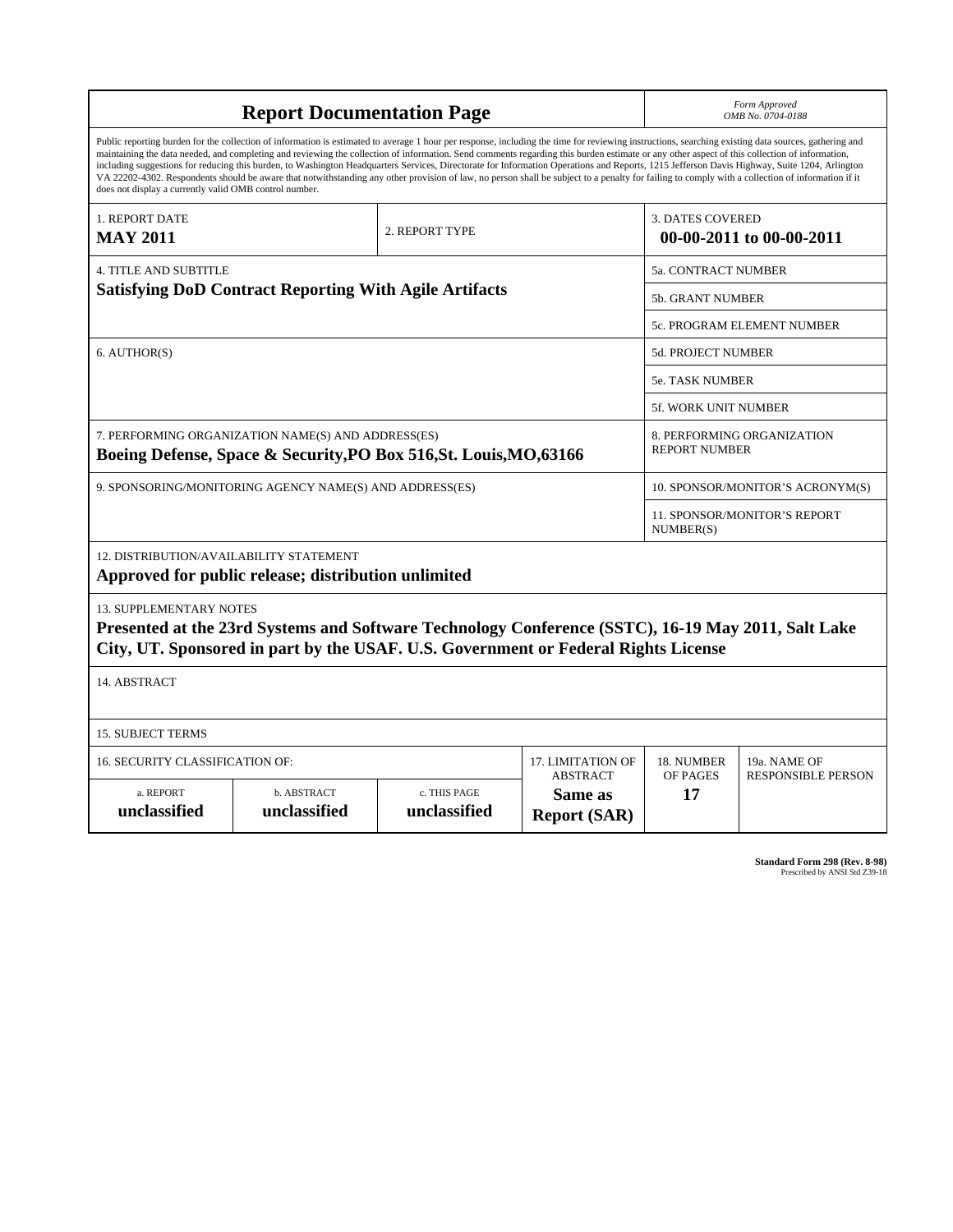#### **Environment**

Boeing Defense, Space & Security| **Lean-Agile Software**

- MIL-STD-1521B, the FAR, and DFAR are based on waterfall life-cycle stages for technical reviews and contract reporting, and have specific contract metrics and reporting requirements
- " "Agile concepts have been around for decades. In recent years, Agile matured and personnel became skilled in applying Agile; some DoD contractors started to build internal Agile capabilities and use Agile on DoD programs. Many DoD acquisition programs have also begun to propose and use Agile processes, attempting to take advantage of contractor capabilities; however, they have done this without (as yet) any formal DoD guidance, templates, or best practices."

(Source: Considerations for Using Agile in DoD Acquisition, April 2010, SEI)

- **How can proven Agile practices and principles be applied to projects that are** not software centric? software-centric?
	- П Boeing experience implementing Agile system engineering activities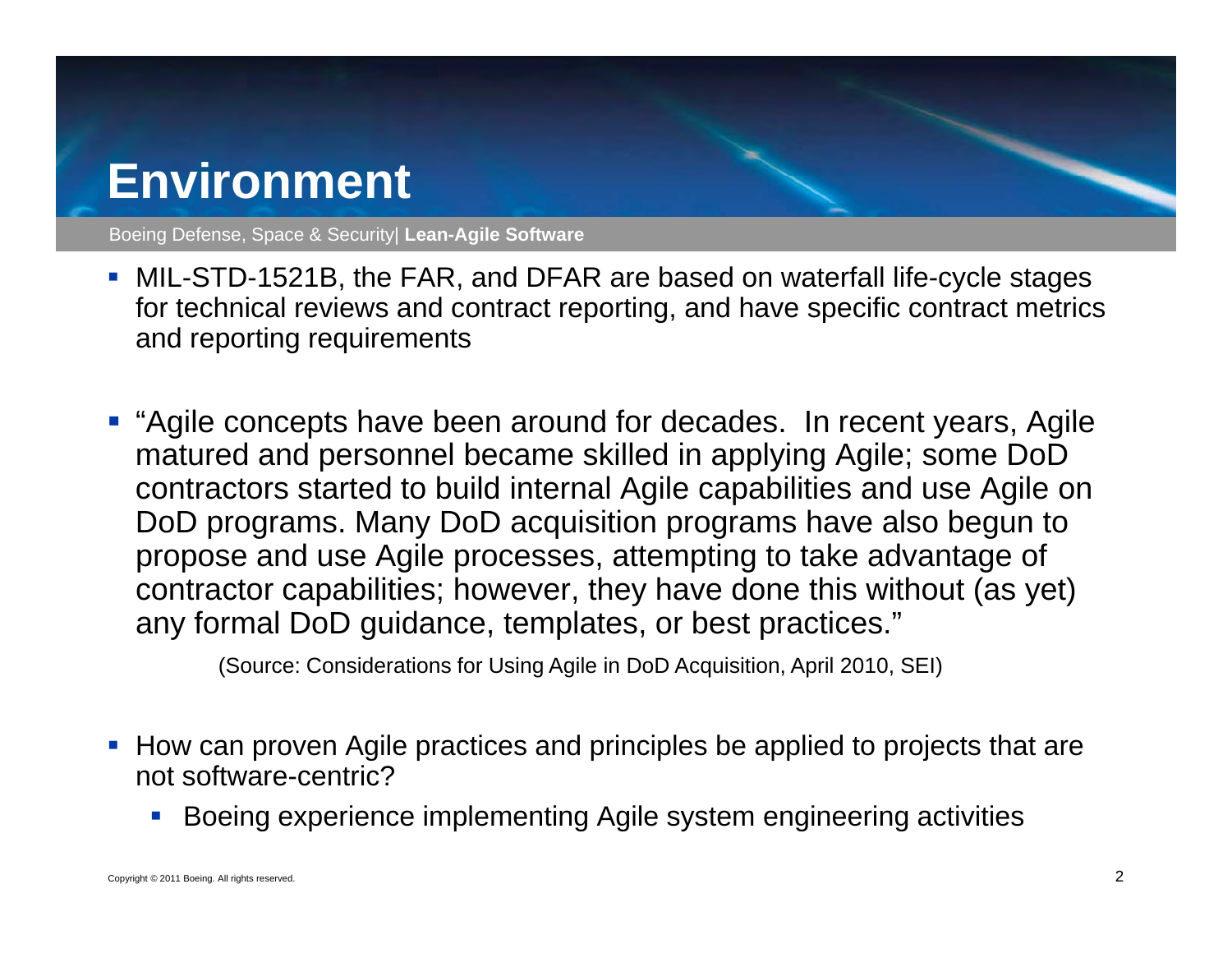#### **Overview**

- In the context of this presentation "Agile Systems Engineering" or AgileSE is limited to the definition and development of requirements for software systems
- We will identify specific systems engineering activities to which Agile was applied
- We will also include recommendations for applying Agile for project execution
- What will not be included is production relating to assembly and manufacturing and contractual impacts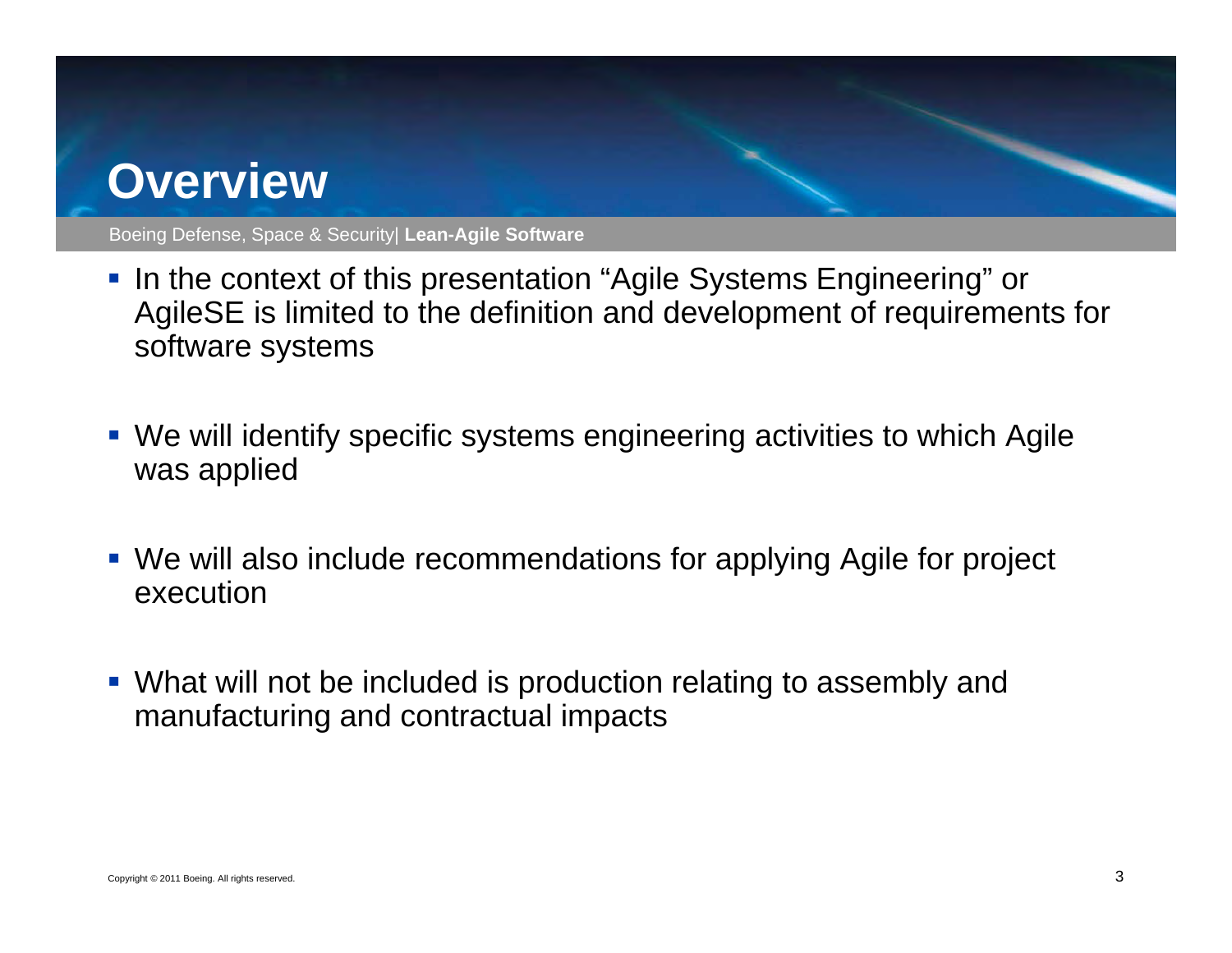#### **Agile Practices Applied to SE "V" Model Practices**

Boeing Defense, Space & Security| **Lean-Agile Software**



*Source: http://www.thefullwiki.org/V-Model*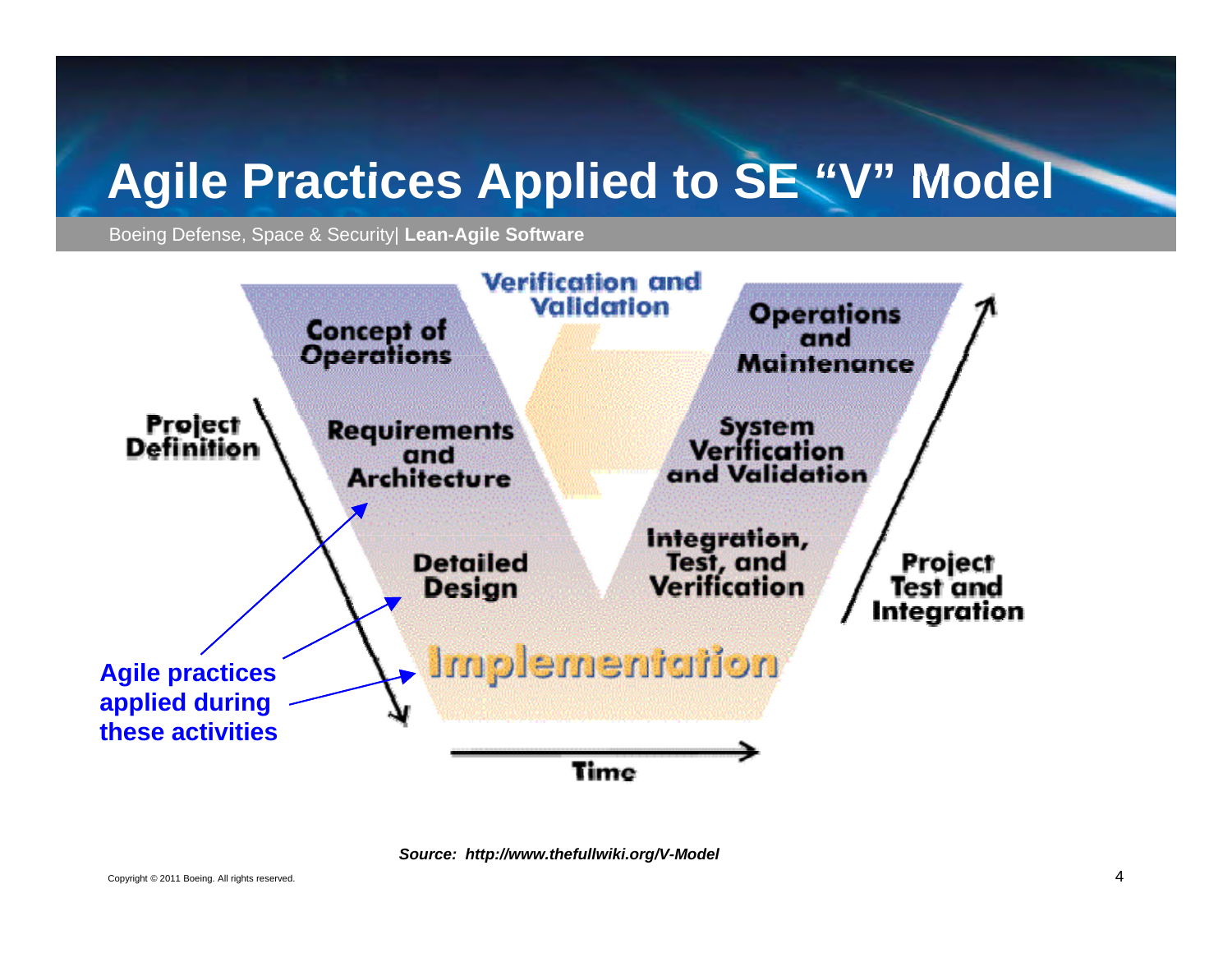#### **Agile SE/SW Experience Model**

Boeing Defense, Space & Security| **Lean-Agile Software**



#### **Agile Software Engineering Activities**

**Continuous Integration**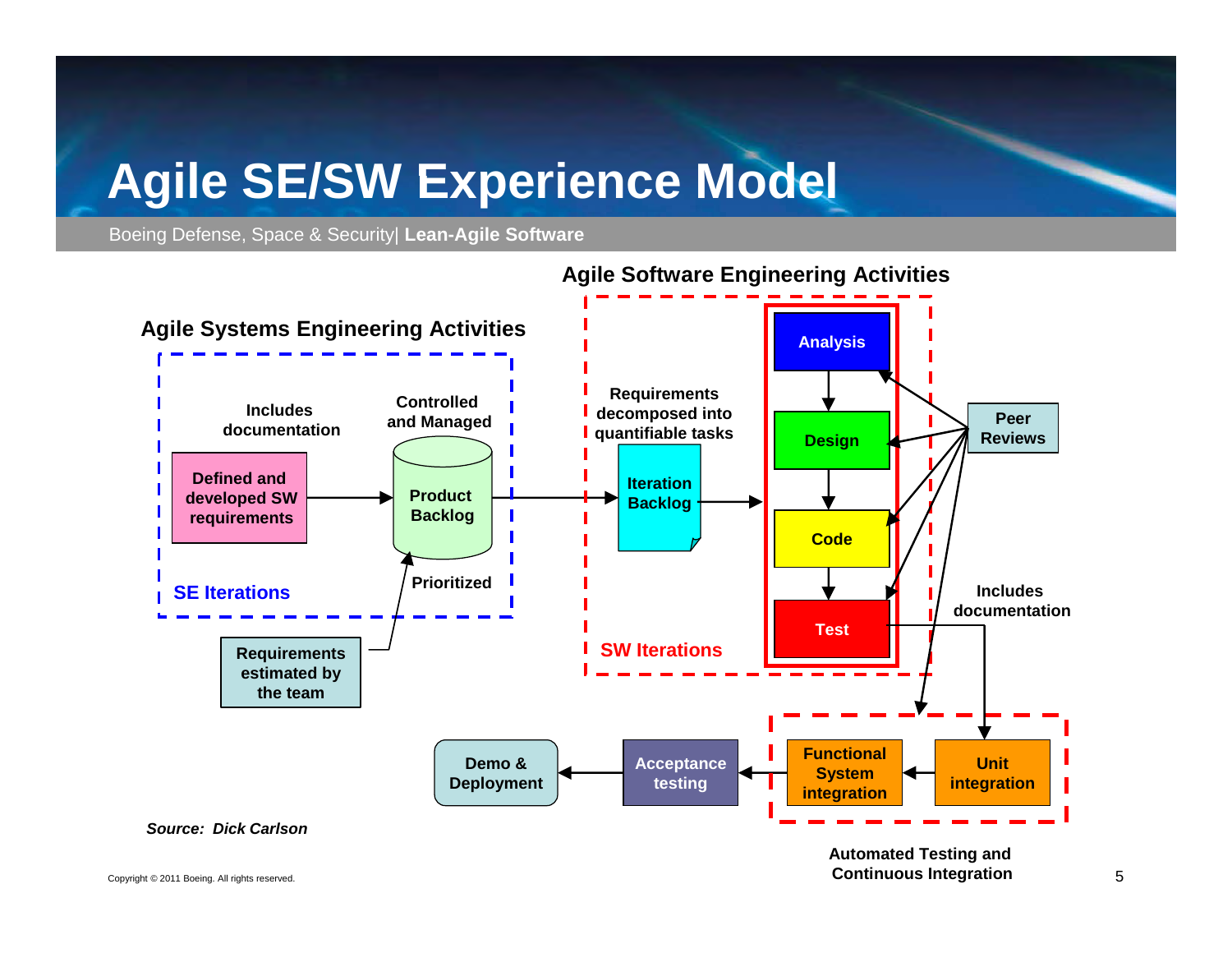#### **Getting Started**

- $\mathcal{L}_{\mathcal{A}}$ Conduct an assessment to determine if implementing Agile adds or reduces risk. For example:
	- **If is the customer willing to actively participate, i.e. requirements clarification,** product demos, incremental development?
	- Will there be regular and frequent customer communication?
	- Would the customer be willing to drive and prioritize requirements?
	- Is the customer willing to provide frequent feedback on items completed?
- $\mathcal{L}_{\mathcal{A}}$ If Agile can be applied with minimal risk, then train team in Agile
- $\mathbb{R}^n$ Request an Agile coach be assigned to the project
- $\mathcal{L}_{\mathcal{A}}$ **Focus more on planning than developing plans**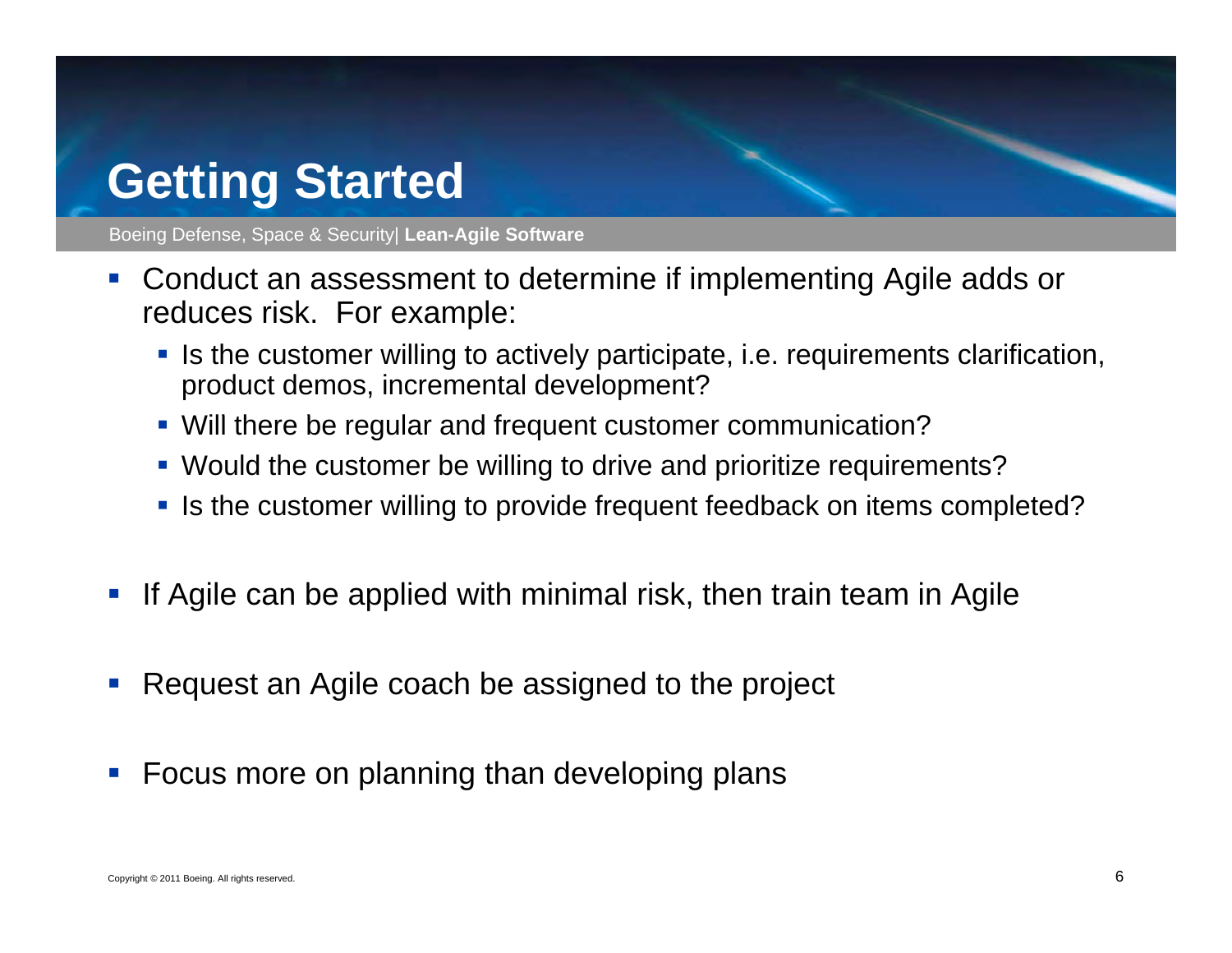### **Implement Simple Agile Practices Agile**

- ■ Empower teams to self-manage and self-organize
- $\mathcal{L}_{\mathcal{A}}$ Close customer collaboration
- $\mathbb{R}^n$ Daily stand-up meetings
- $\mathcal{O}^{\mathcal{A}}$ Planning and estimating
- $\mathcal{L}_{\mathcal{A}}$ Short iterations
- $\mathbb{R}^3$ Prioritize requirements
- $\mathbb{R}^n$ Artifact reviews – demonstrate functional prototypes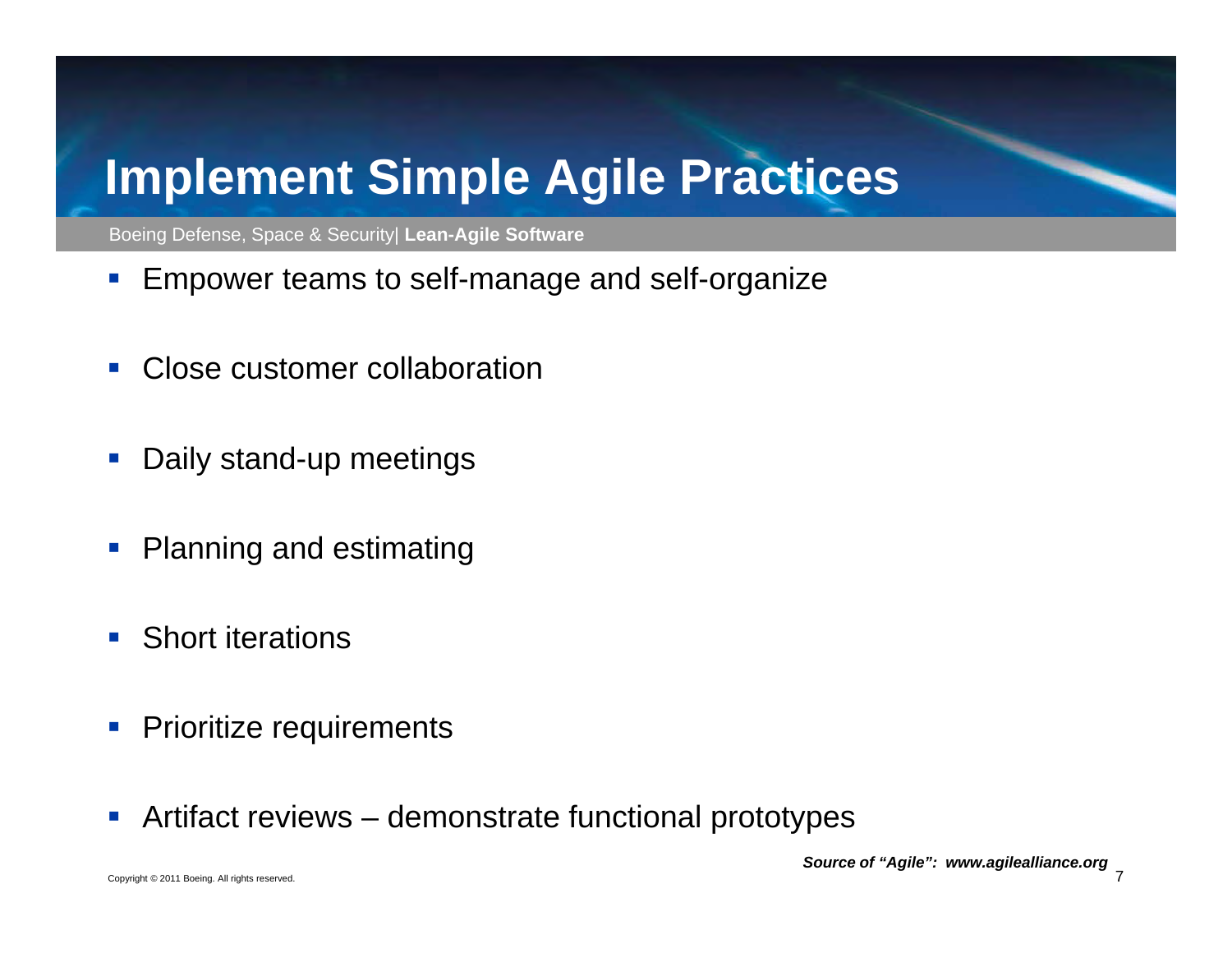#### **Prioritize Activities & Work Products**

- $\mathcal{L}_{\mathcal{A}}$ • Complete most important stuff first
- $\mathcal{L}_{\mathcal{A}}$ Lean out verbose documentation
- $\mathcal{L}_{\mathcal{A}}$ Defer architectural and design decisions until needed
- $\mathcal{L}_{\mathcal{A}}$ Verify all completed items
- $\mathcal{L}_{\mathcal{A}}$ Review completed items with key stakeholders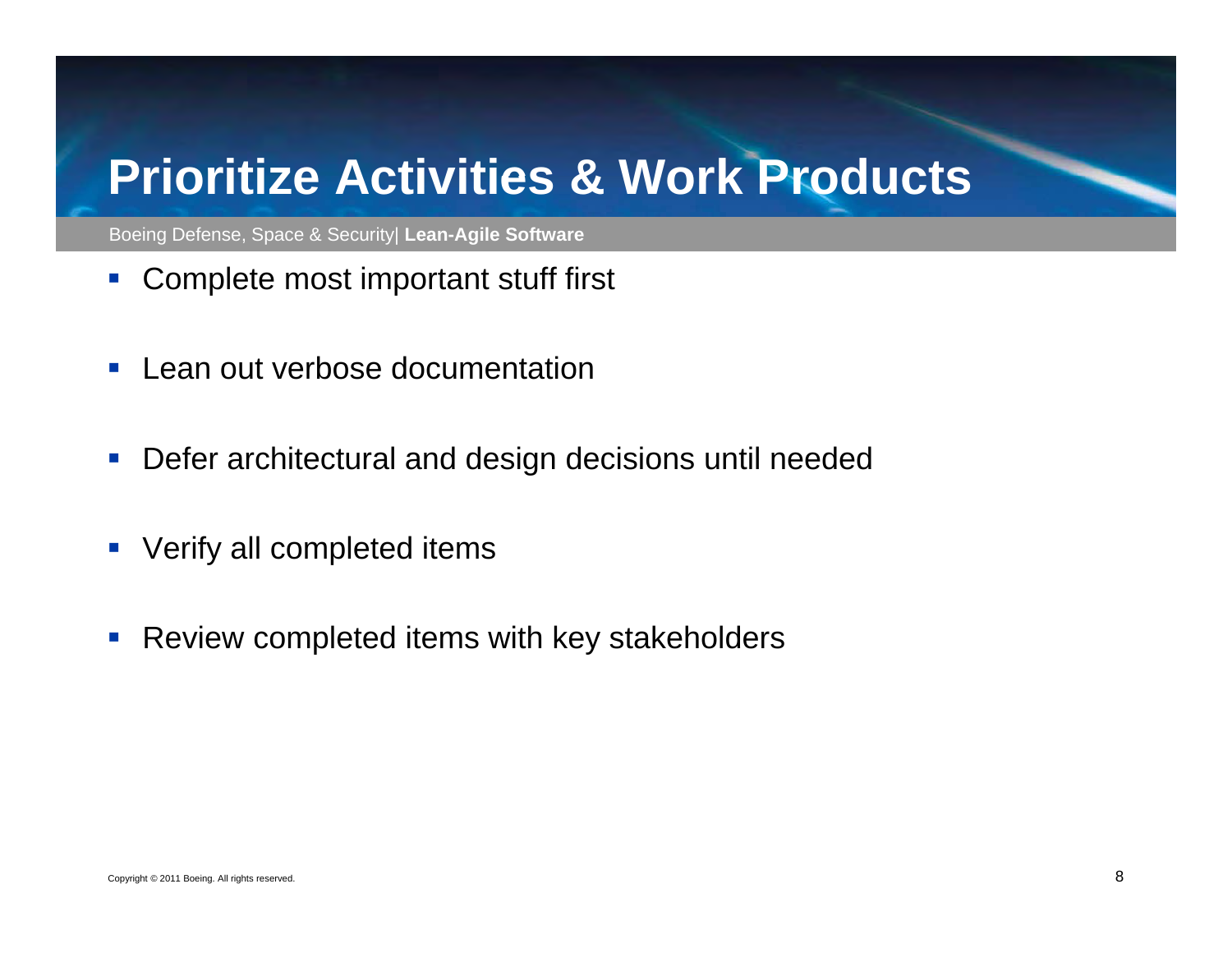#### **Establish a Vision**

Boeing Defense, Space & Security| **Lean-Agile Software**

A vision that encourages and supports:

- **Customer Satisfaction**
- $\mathbb{R}^3$ Frequent Delivery
- $\mathcal{L}_{\mathcal{A}}$  Motivated Team
- $\mathcal{L}_{\mathcal{A}}$ Working Software
- $\overline{\mathcal{A}}$ Technical Excellence
- $\mathbb{R}^n$ Emergent Design
- $\mathcal{L}_{\mathcal{A}}$ Embracing Change
- $\mathcal{L}_{\mathcal{A}}$ **Collaboration**
- $\mathcal{L}_{\mathcal{A}}$ High Bandwidth
- $\overline{\phantom{a}}$ Sustainable Pace
- $\mathcal{L}_{\mathcal{A}}$ **Simplicity**
- $\mathcal{L}_{\mathcal{A}}$ Continuous Improvement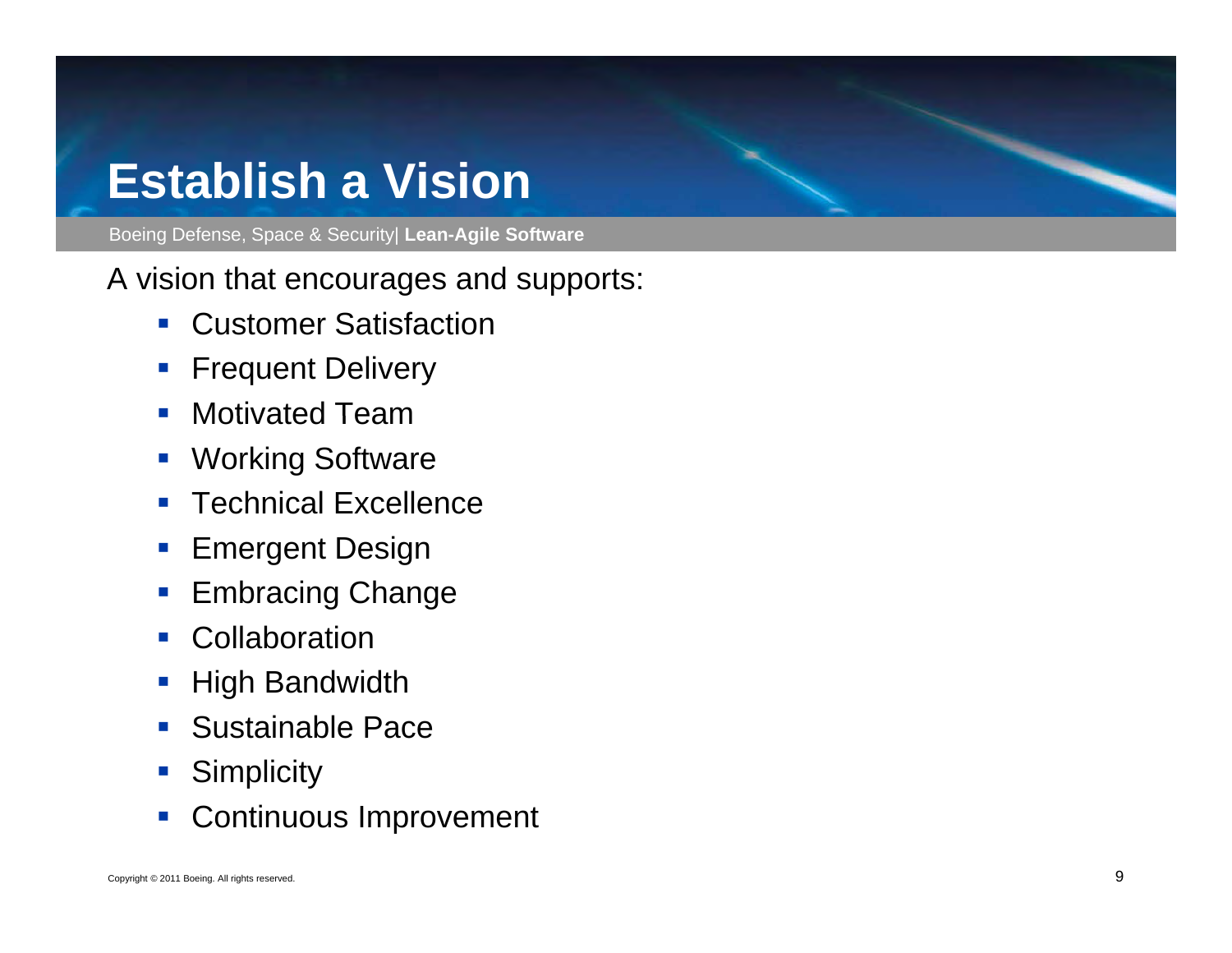#### **Create <sup>a</sup> Project Roadmap**



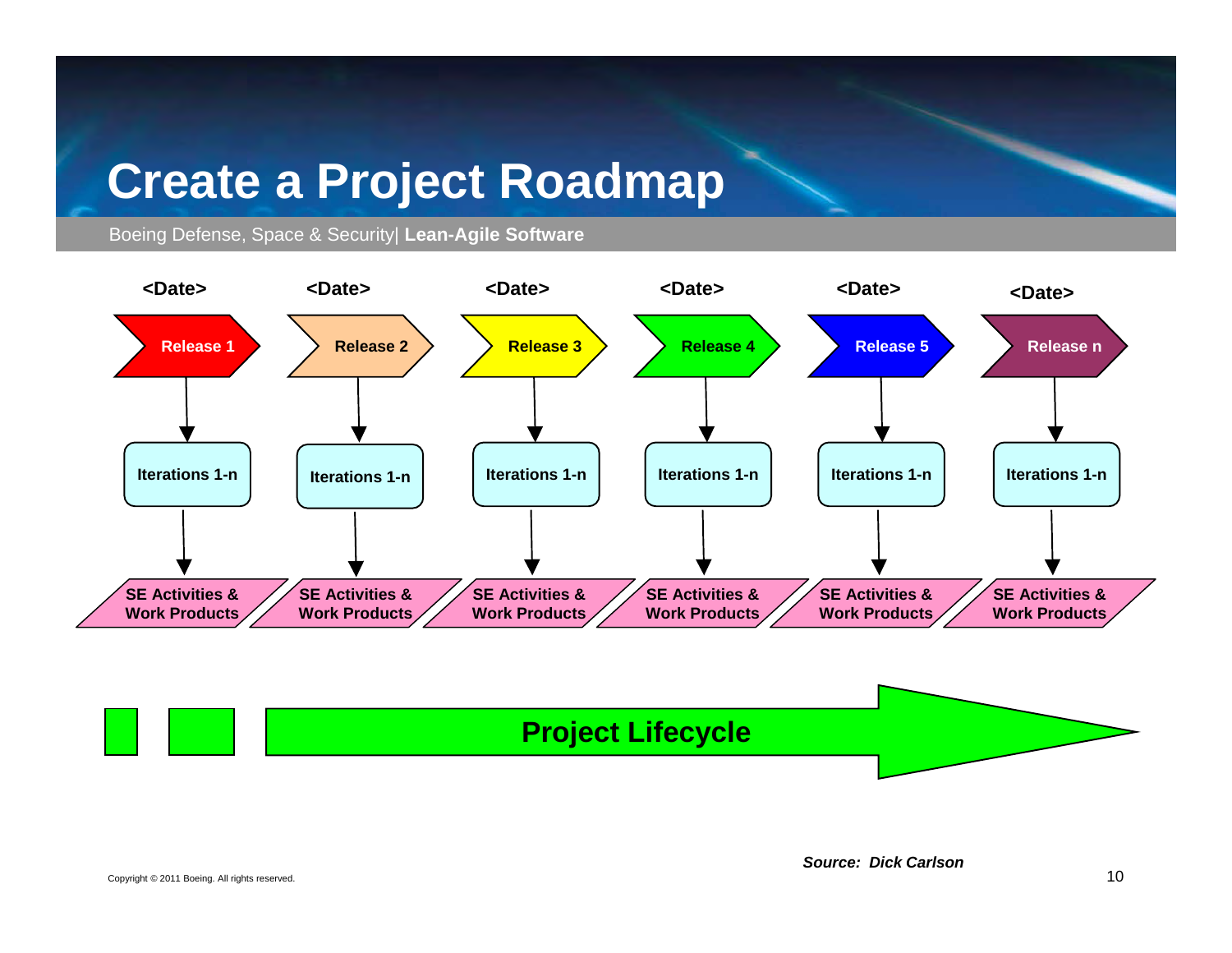#### **Document Your Agile Approach**

- • Plan a release strategy through a series of short iterations to complete work products
- $\mathcal{L}_{\mathcal{A}}$ ■ Use simple Agile modeling techniques
- $\mathcal{L}_{\mathcal{A}}$  Conduct daily standup meetings to identify previous work completed, what needs to be completed next, and any impediments
- $\mathbb{R}^2$  Hold iteration reviews at the end of every iteration with key stakeholders
- $\mathbb{R}^n$  Conduct team retrospectives to identify what worked well and improvement opportunities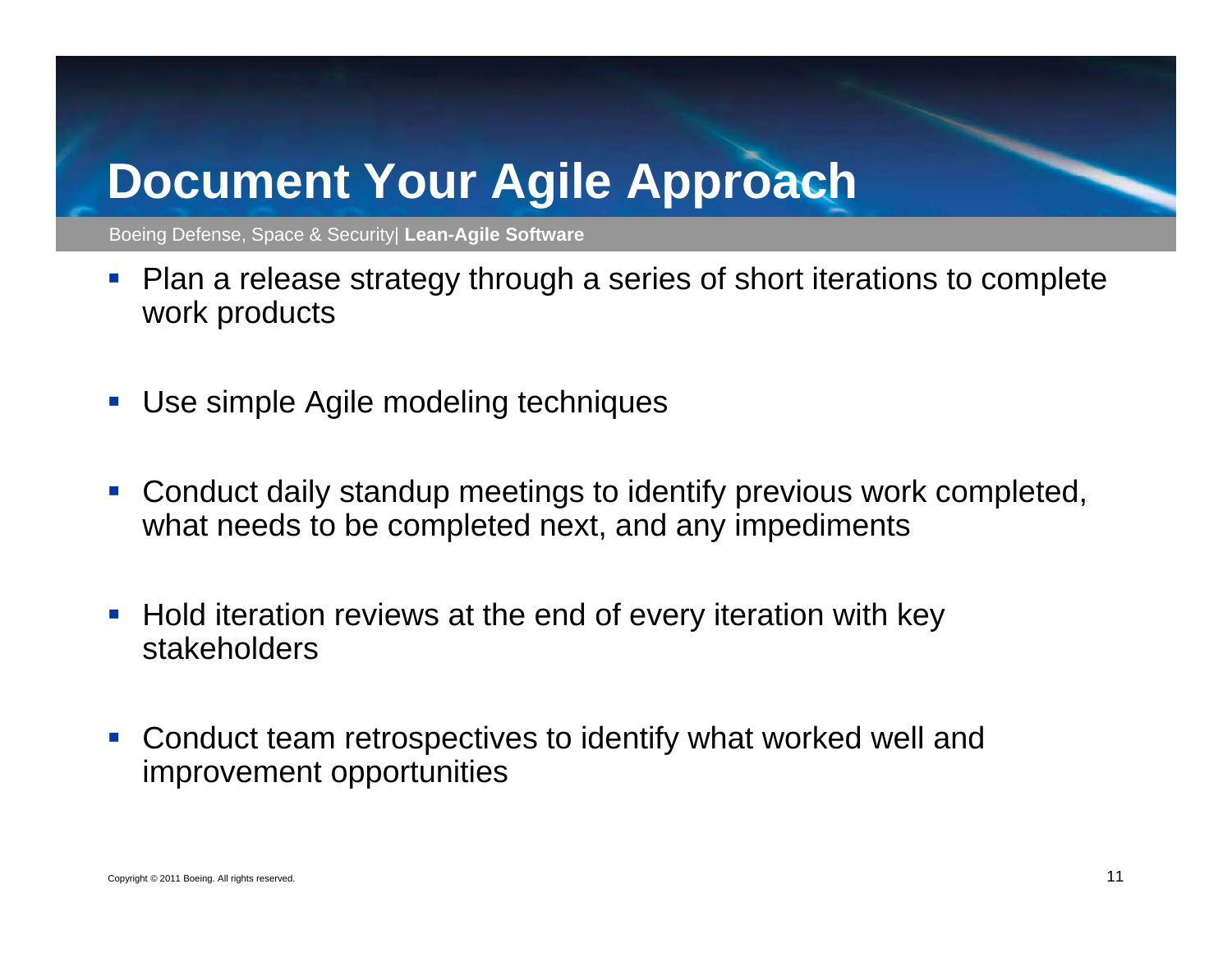#### **Establish a Viable Release Plan Release**

- $\mathbb{R}^2$ ■ Identify artifacts that will be developed incrementally
- $\mathcal{L}_{\mathcal{A}}$ Explain the importance of active customer involvement and feedback
- $\Box$ Elaborate through the project's Agile approach
- $\mathcal{L}_{\mathcal{A}}$ Obtain customer approval
- $\mathbb{R}^2$ Distribute to everyone!
- $\mathcal{L}_{\mathcal{A}}$ Update often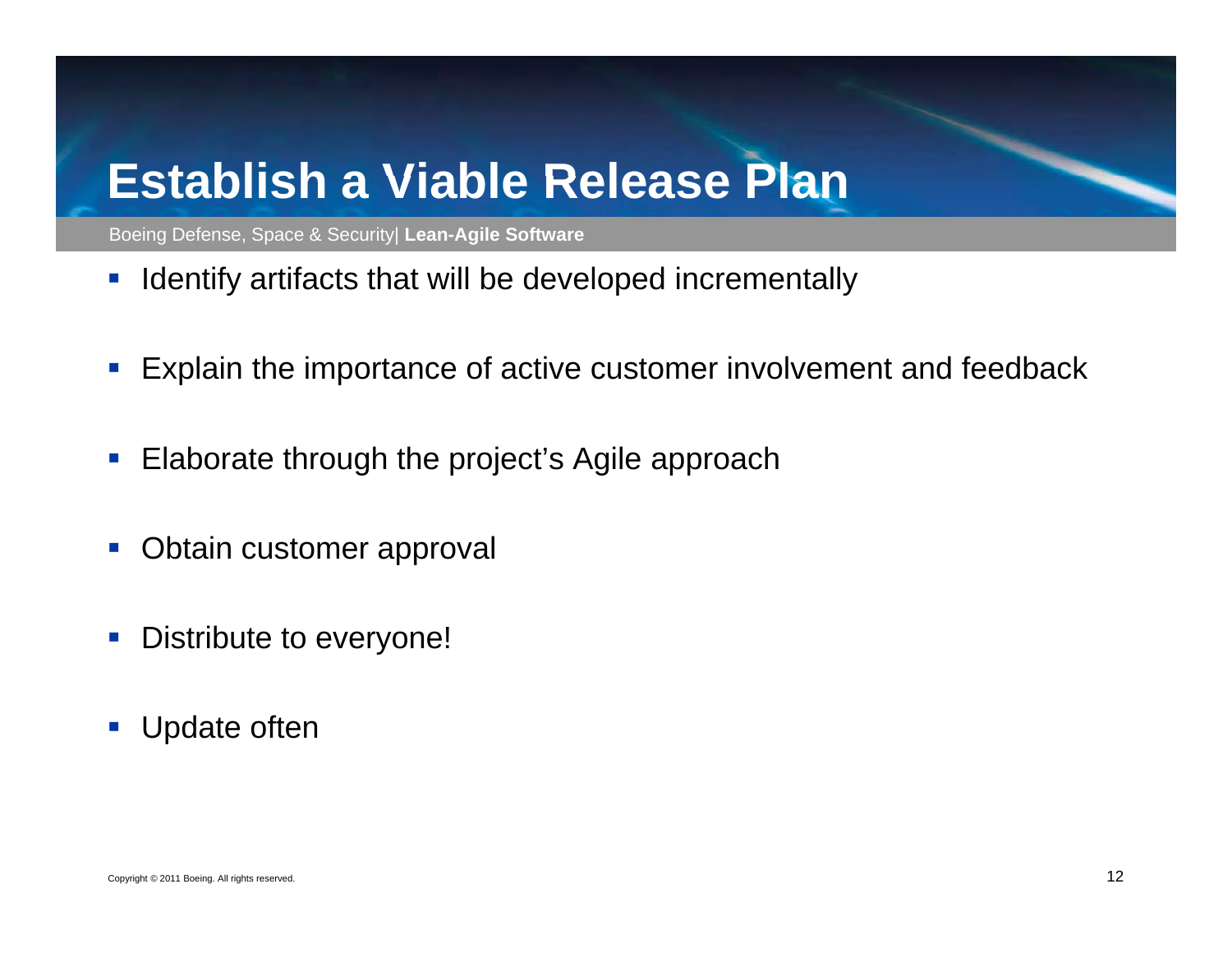#### **Enlighten Your Customers Customers**

- Talk to them let them know there is a viable alternative to the waterfall model (3 ways to do this)
	- $\mathcal{L}_{\mathcal{A}}$ Respond to a proposal need for Agile
	- Г Pre-proposal – recommend an Agile approach
	- Post-proposal provide examples and show them how
- $\mathcal{L}_{\mathcal{A}}$ Identify the importance of their role in product development
- $\mathbb{R}^n$ Train them on how to do this
- $\mathcal{L}_{\mathcal{A}}$ Get them to actively participate in the development validation process – their feedback is vital!
- $\mathcal{L}_{\mathcal{A}}$  $\blacksquare$  Develop an accurate and meaningful release strategy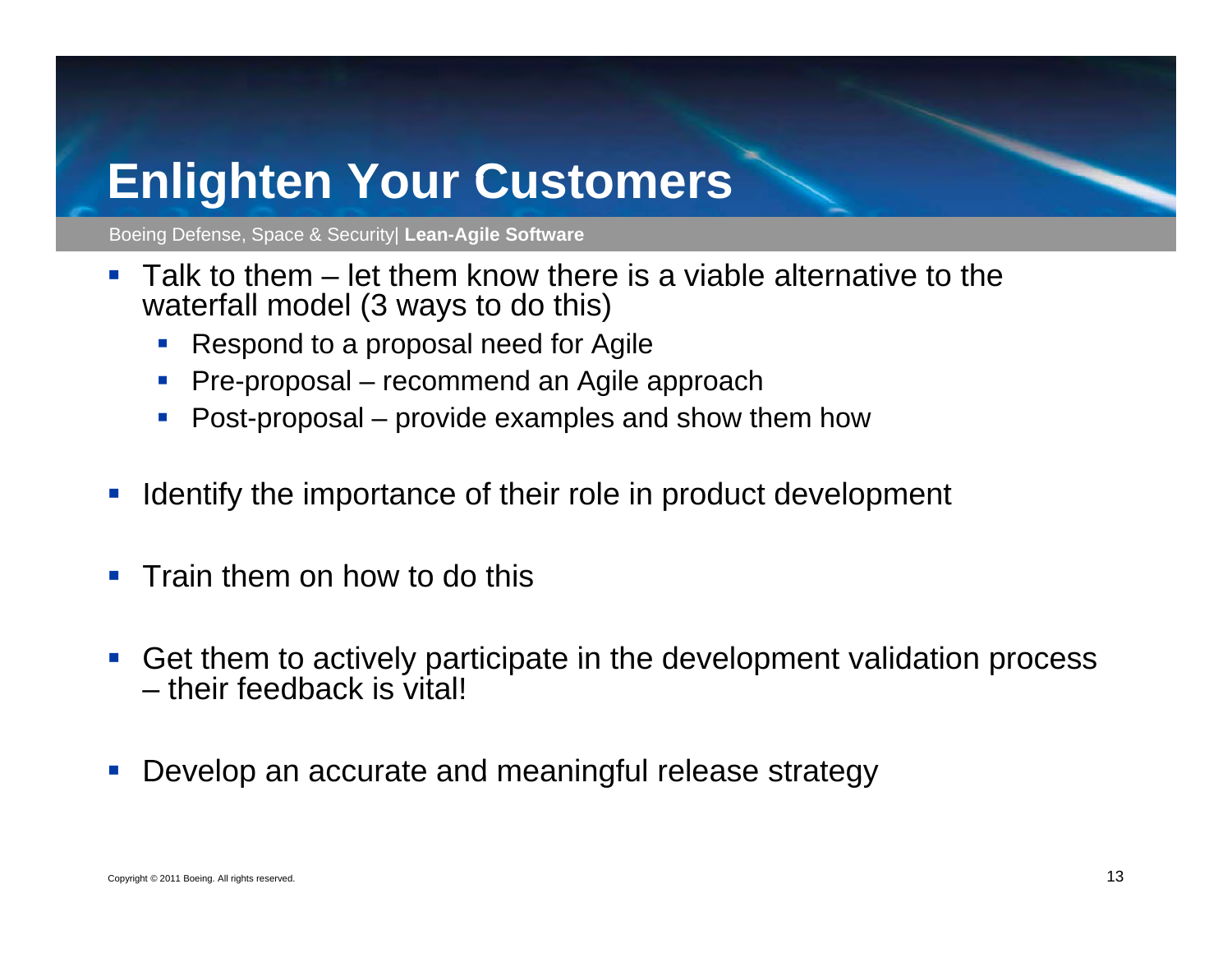## **Meet Customers Half Way -Way<br>
-Way<br>Project Milestone Reviews**

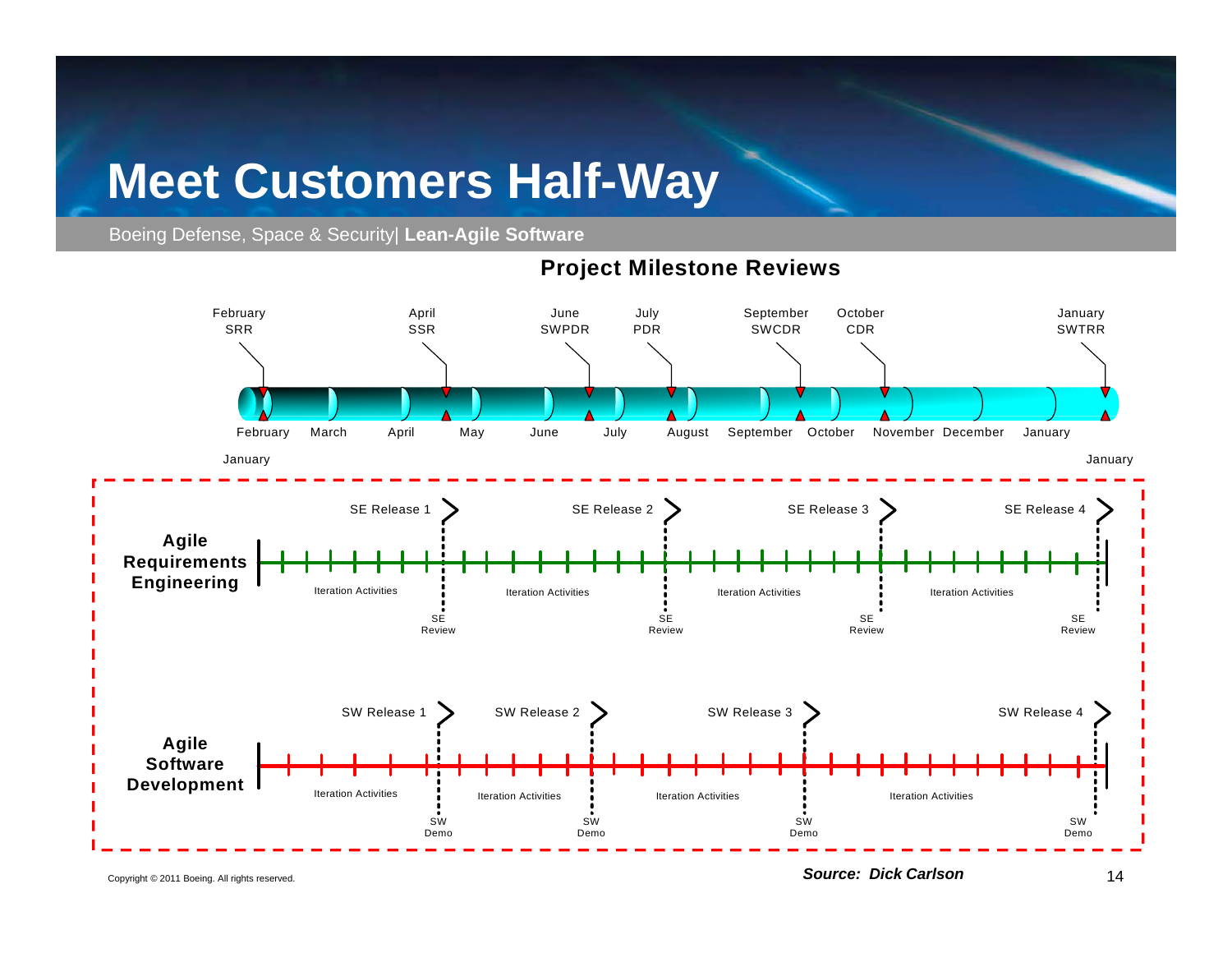#### **Make Everything Transparent**

- **Measure performance, productivity and quality**
- **Keep all work visible to everyone**
- Announce all activities
- Celebrate successes!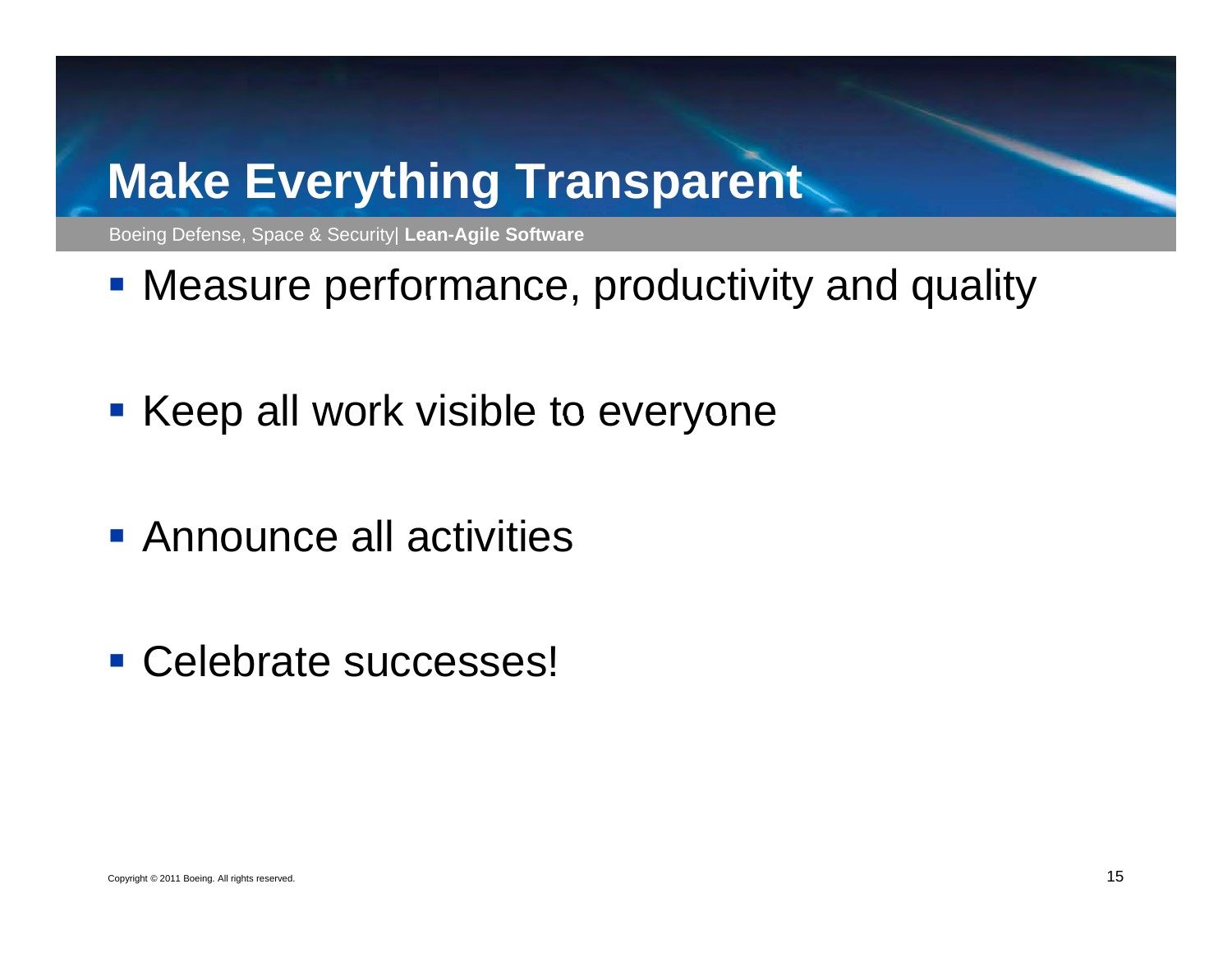